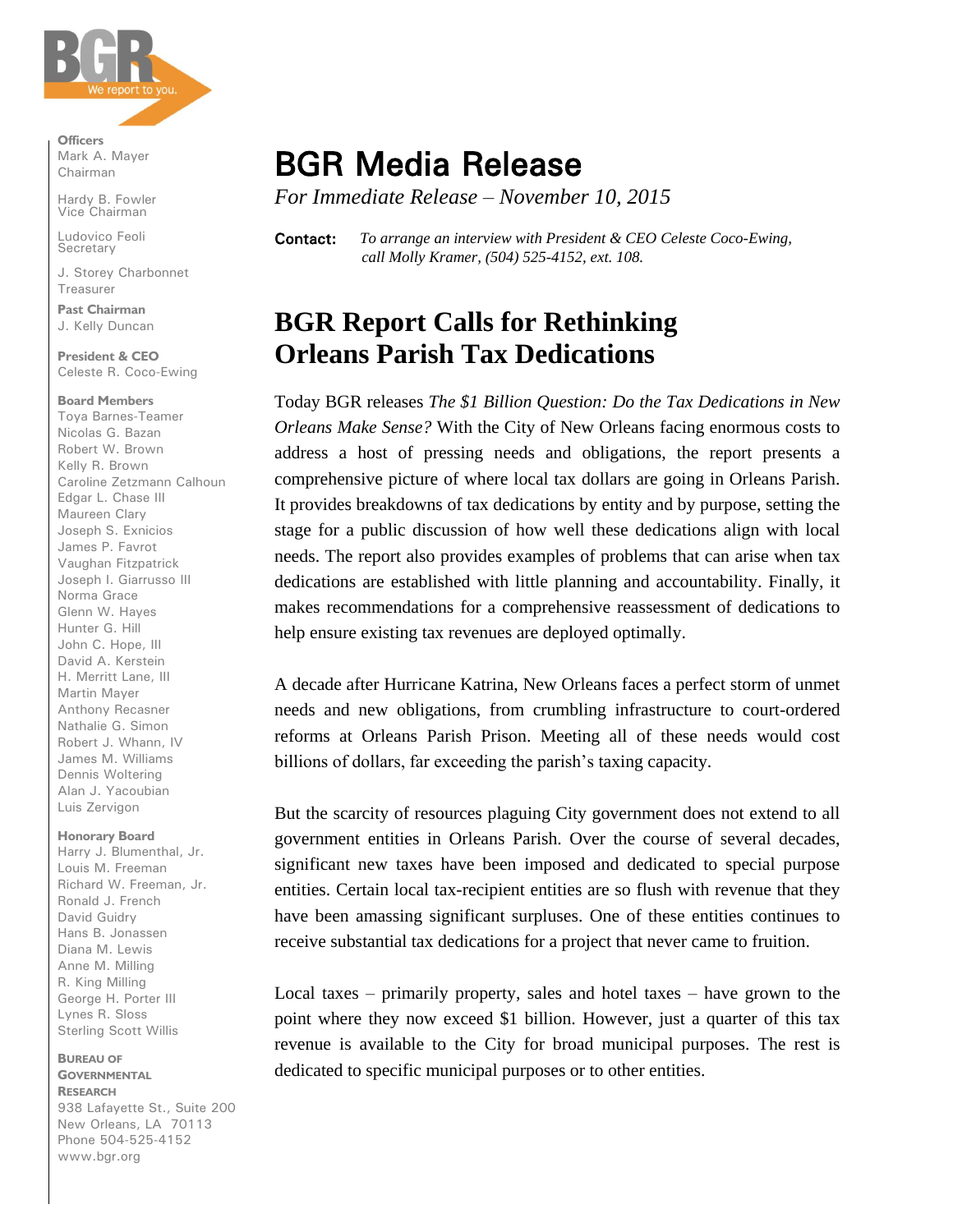These tax dedications were approved in piecemeal fashion over the course of many years with little planning and accountability. The allocation of resources that evolved from this ad hoc process has not been re-evaluated in the context of changing conditions and current needs. Given the limited public funds to satisfy those needs, New Orleans cannot afford to continue down this path.

The report shows how the \$1 billion in Orleans Parish tax revenue is divided among more than 60 entities. It also provides a breakdown of taxes dedicated to various purposes, such as public safety and flood protection.

Some of the report's findings are not surprising. For example, two basic governmental functions, education and public safety, receive the largest shares of tax revenues.

Other findings might come as a surprise either because of the relatively large or small shares dedicated to certain purposes. For example, 14% of all local tax revenue goes to tourism, conventions and sports. That is more than one and a half times the percentage for flood protection and drainage. At the lower end of the spectrum, BGR found that the category that includes streets received a mere 3%.

BGR did not conduct a systematic analysis of the appropriateness of every tax dedication currently in effect. However, in the course of the research for this report, BGR came across a number of taxes that stood out because they illustrate the problems that can arise from an ad hoc approach to taxation. They include:

- Two taxes dedicated to a facility that was never built, contributing to a \$200 million surplus for the tax-recipient entity.
- A significant new hotel assessment dedicated to a private tourism marketing entity that came at the expense of a similar hotel tax proposal to support the City.
- The creation and expansion of permanent dedications for an entity during a period when its service level declined 68%.
- A fixed-percentage of parishwide property taxes dedicated to an entity that is realizing significant annual surpluses as a result.

Most of these dedications were never approved by voters or the City Council.